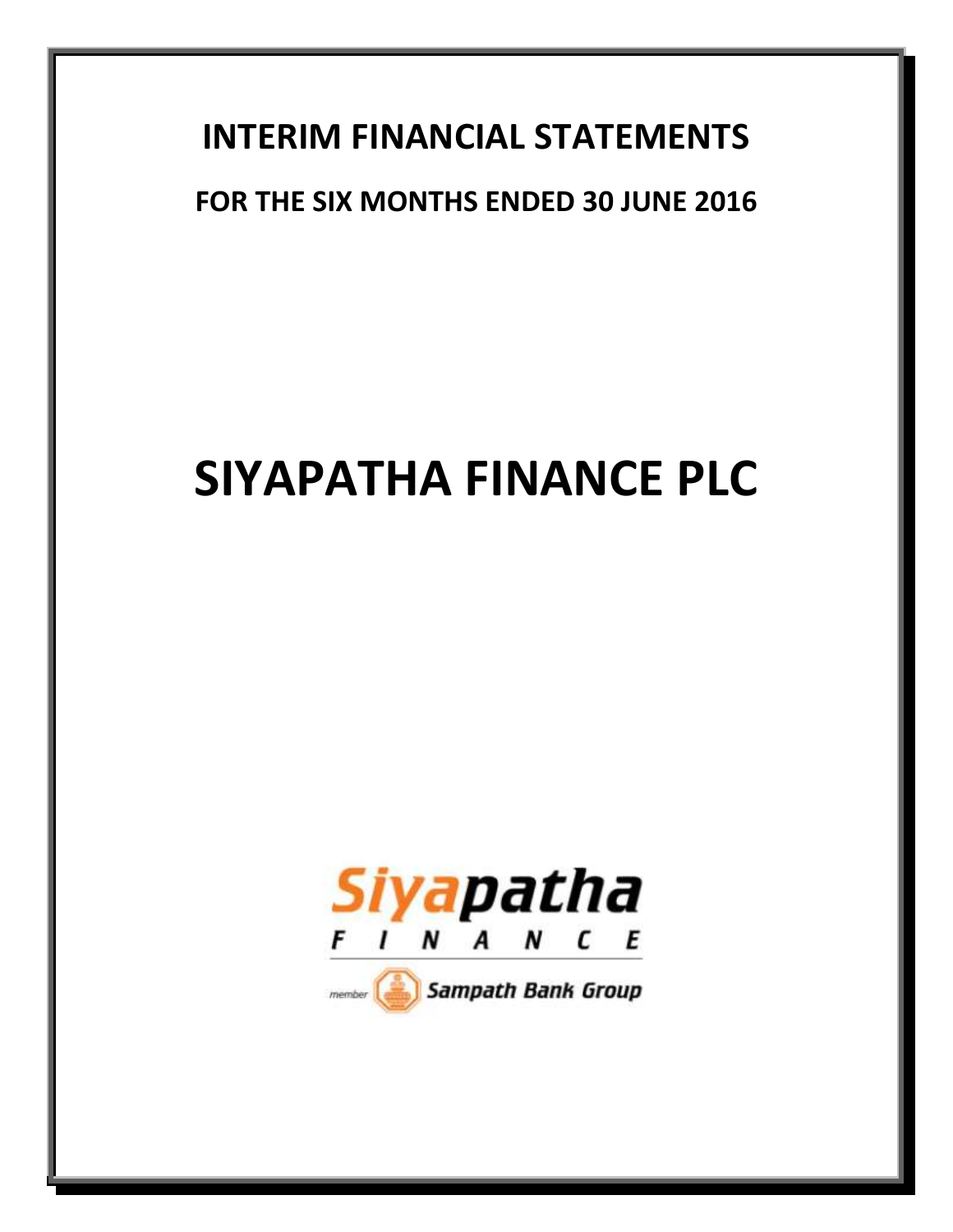### **STATEMENT OF COMPREHENSIVE INCOME**

|                                                             | For the 6 Months ended |                | For the quarter ended |                |                |        |
|-------------------------------------------------------------|------------------------|----------------|-----------------------|----------------|----------------|--------|
|                                                             | 30.06.2016             | 30.06.2015     | Change                | 30.06.2016     | 30.06.2015     | Change |
|                                                             | <b>LKR.000</b>         | <b>LKR.000</b> | %                     | <b>LKR.000</b> | <b>LKR.000</b> | %      |
|                                                             |                        |                |                       |                |                |        |
| Income                                                      | 1,402,164              | 1,035,665      | 35%                   | 745,606        | 529,533        | 41%    |
| Interest income                                             | 1,261,879              | 932,829        | 35%                   | 669,945        | 472,579        | 42%    |
| Interest expenses                                           | (662, 466)             | (364,066)      | 82%                   | (366, 893)     | (192, 976)     | 90%    |
| Net interest income                                         | 599,413                | 568,763        | 5%                    | 303,052        | 279,603        | 8%     |
| Fee and commission income                                   | 59,779                 | 29,572         | 102%                  | 31,558         | 15,894         | 99%    |
| Fee and commission expenses                                 | (1, 320)               | (3,623)        | $-64%$                | (566)          | (1,671)        | -66%   |
| Net fee and commission income                               | 58,459                 | 25,949         | 125%                  | 30,991         | 14,223         | 118%   |
| Net gain/(loss) from trading                                |                        |                |                       |                |                |        |
| other operating income                                      | 80,506                 | 73,264         | 10%                   | 44,104         | 41,060         | 7%     |
|                                                             |                        |                |                       |                |                |        |
| <b>Total operating income</b>                               | 738,378                | 667,976        | 11%                   | 378,147        | 334,886        | 13%    |
| Impairment (charge)/reversal for loans                      | (38, 465)              | (27, 424)      | 40%                   | (21,581)       | (13, 115)      | 65%    |
| Individual impairment (charge)/reversal                     | (18, 759)              | (9, 752)       | 92%                   | (8, 327)       | (5, 264)       | 58%    |
| Collective impairment (charge)/reversal                     | (19, 706)              | (17, 672)      | 12%                   | (13, 254)      | (7, 851)       | 69%    |
| <b>Net operating income</b>                                 | 699,913                | 640,553        | 9%                    | 356,566        | 321,772        | 11%    |
| <b>Operating expenses</b>                                   | (419, 811)             | (324, 413)     | 29%                   | (202, 462)     | (171, 925)     | 18%    |
| Personnel expenses                                          | (223, 544)             | (160, 309)     | 39%                   | (110, 392)     | (85, 208)      | 30%    |
| Depreciation of property, plant & equipment                 | (18, 141)              | (11, 439)      | 59%                   | (9,648)        | (5, 748)       | 68%    |
| Amortization of intangible assets                           | (3,883)                | (3, 337)       | 16%                   | (2,022)        | (1,706)        | 19%    |
| Other operating expenses                                    | (174, 243)             | (149, 328)     | 17%                   | (80, 400)      | (79, 264)      | 1%     |
| Operating profit before VAT & NBT on financial services     | 280,102                | 316,140        | $-11%$                | 154,104        | 149,847        | 3%     |
| VAT & NBT on financial services                             | (54, 042)              | (42, 635)      | 27%                   | (28, 749)      | (20, 652)      | 39%    |
| <b>Profit before taxation</b>                               | 226,061                | 273,505        | $-17%$                | 125,355        | 129,195        | $-3%$  |
| Tax expenses                                                | (78, 226)              | (91, 869)      | $-15%$                | (45, 656)      | (44, 932)      | 2%     |
| <b>Profit after taxation</b>                                | 147,835                | 181,636        | $-19%$                | 79,699         | 84,264         | -5%    |
| Other comprehensive income/(expenses)                       |                        |                |                       |                |                |        |
| Other comprehensive income not to be reclassified to profit |                        |                |                       |                |                |        |
| or loss                                                     |                        |                |                       |                |                |        |
| Actuarial losses on defined benefit plan                    |                        |                |                       |                |                |        |
| Deferred tax effect on actuarial losses                     |                        |                |                       |                |                |        |
| Other comprehensive income, net of taxes                    |                        |                |                       |                |                |        |
| Total comprehensive income, net of taxes                    | 147,835                | 181,636        | -19%                  | 79,699         | 84,264         | -5%    |
|                                                             |                        |                |                       |                |                |        |
| <b>Basic earnings per share-(LKR.)</b>                      | 2.82                   | 3.46           |                       | 1.52           | 1.61           |        |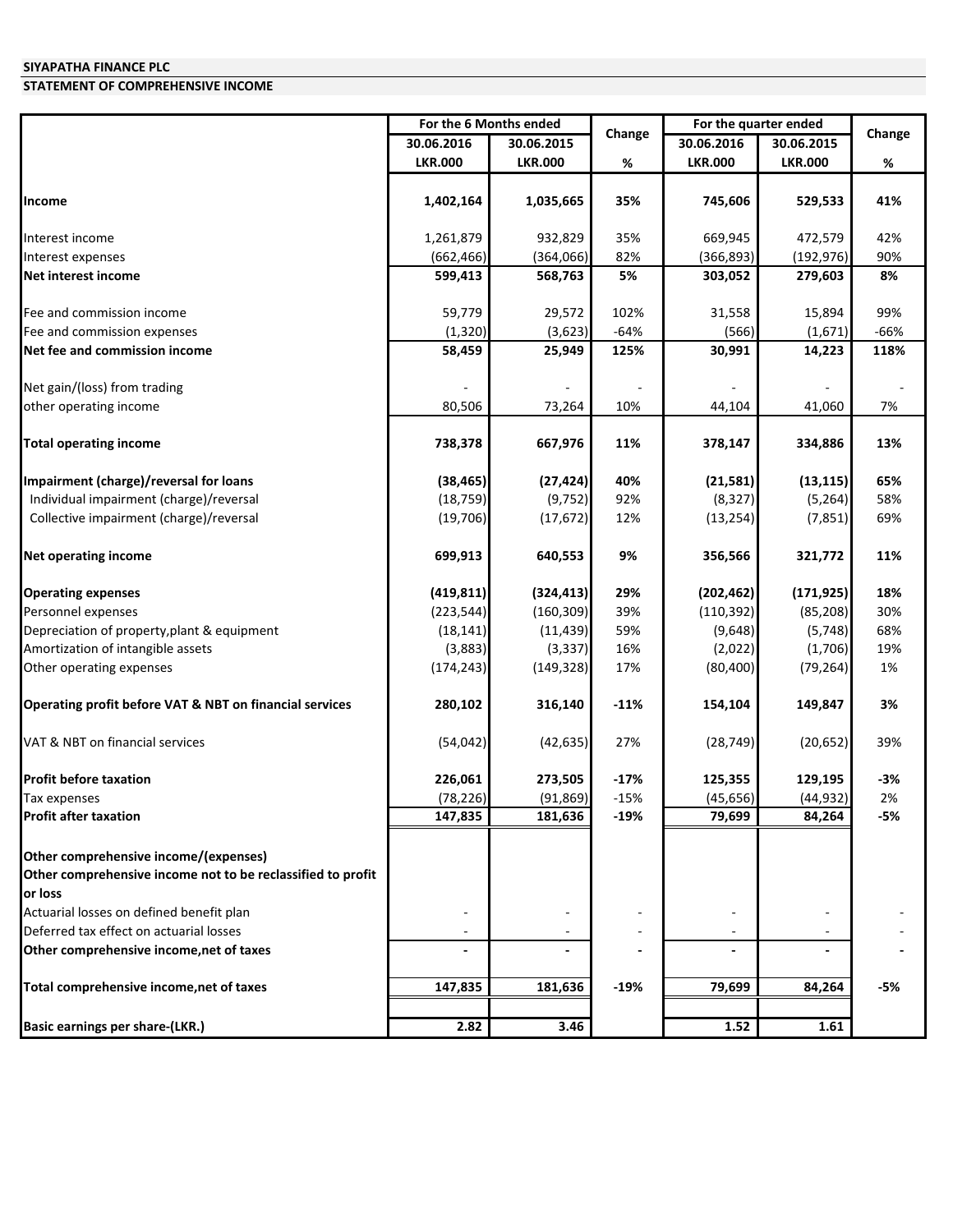#### **STATEMENT OF FINANCIAL POSITION**

|                                                  | 30-06-2016     | <b>Audited</b><br>31-12-2015 |
|--------------------------------------------------|----------------|------------------------------|
| As at                                            | <b>LKR'000</b> | <b>LKR'000</b>               |
| Assets                                           |                |                              |
| Cash and bank balances                           | 180,007        | 130,070                      |
| Securities purchased under repurchase agreements | 776,971        | 601,679                      |
| Loans and receivables                            | 15,756,664     | 13,529,244                   |
| Financial investments- Available for sale        | 56             | 56                           |
| Financial investments- Held to maturity          | 4,280          | 4,274                        |
| Other assets                                     | 247,416        | 234,417                      |
| Intangible assets                                | 12,119         | 14,889                       |
| Property, plant and equipment                    | 358,445        | 124,697                      |
| <b>Total Assets</b>                              | 17,335,958     | 14,639,326                   |
| <b>Liabilities</b>                               |                |                              |
| Bank overdraft                                   | 115,044        | 163,583                      |
| Due to other customers                           | 2,871,815      | 1,233,041                    |
| Debt issued and other borrowed funds             | 11,905,451     | 10,925,421                   |
| Deferred tax liabilities                         | 117,429        | 102,306                      |
| <b>Current tax liabilities</b>                   | 67,088         | 75,663                       |
| Retirement benefit obligations                   | 21,421         | 19,259                       |
| Other liabilities                                | 484,517        | 508,921                      |
| <b>Total Liabilities</b>                         | 15,582,765     | 13,028,194                   |
| <b>Shareholders' Funds</b>                       |                |                              |
| Stated capital                                   | 576,975        | 525,000                      |
| Reserves                                         |                |                              |
| Statutory reserve fund                           | 73,465         | 70,059                       |
| <b>Retained earnings</b>                         | 1,102,753      | 1,016,073                    |
| <b>Total Shareholders' Funds</b>                 | 1,753,193      | 1,611,132                    |
| Non controlling interest                         |                |                              |
| <b>Total Equity</b>                              | 1,753,193      | 1,611,132                    |
| <b>Total Liabilities and Shareholders' Funds</b> | 17,335,958     | 14,639,326                   |
| Net asset value per share(LKR.)                  | 32.39          | 30.69                        |
| Commitments & contingencies                      | 524,715        | 315,071                      |

The information contained in these financial statements have been extracted from the unaudited Financial Statements of the Company unless indicated as "Audited".

#### **CERTIFICATION**

We certify that the above Interim Financial Statements are in compliance with the requirements of the Companies Act No: 7 of 2007 and give true and fair view of the state of affairs of Siyapatha Finance PLC as at 30 June 2016 and its profits for the period then ended 30 June 2016.

(Sgd) Group Chief Financial Officer

(Sgd) Managing Director

The Board of Directors is responsible for the preparation and presentation of these Financial Statements. Signed for and on behalf of the Board of Directors by,

(Sgd) Director

(Sgd) Director

26 July 2016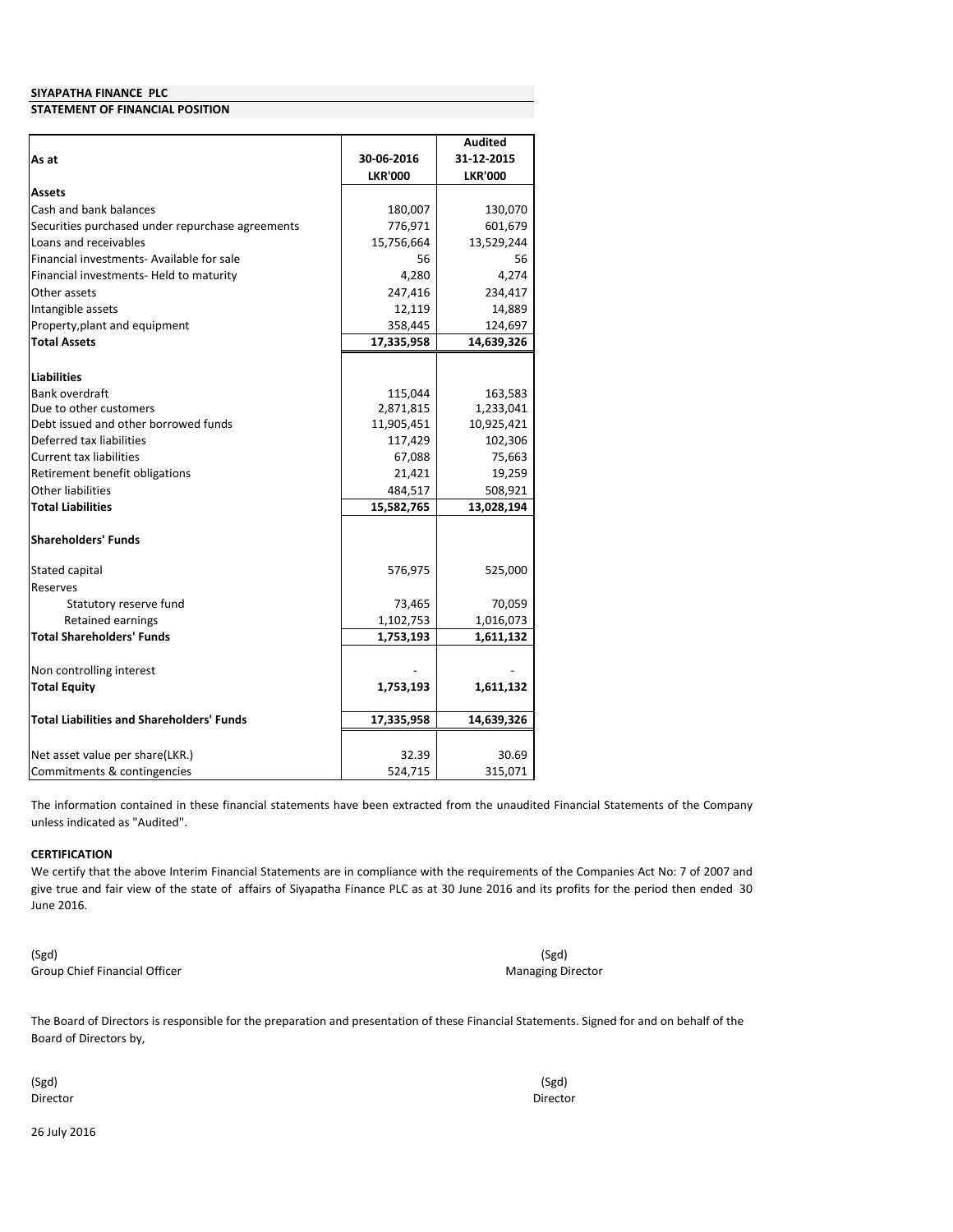# **STATEMENT OF CHANGES IN EQUITY**

|                                        |               |                  |                 | <b>LKR.000</b> |
|----------------------------------------|---------------|------------------|-----------------|----------------|
|                                        | <b>Stated</b> | <b>Statutory</b> | Retained        | <b>Total</b>   |
|                                        | Capital       | <b>Reserve</b>   | <b>Earnings</b> | Shareholders'  |
|                                        |               | <b>Fund</b>      |                 | <b>Funds</b>   |
| For the period ended 30 June 2015      |               |                  |                 |                |
| Balance as at 31 December 2014         | 525,000       | 50,831           | 735,813         | 1,311,644      |
| Cash dividend paid                     |               |                  | (31,500)        | (31,500)       |
| Net profit for the period              |               |                  | 181,636         | 181,636        |
| Other comprehensive income, net of tax |               |                  |                 |                |
| Transfer to Statutory Reserve Fund     |               | 4,869            | (4,869)         |                |
| Balance as at 30 June 2015             | 525,000       | 55,700           | 881,081         | 1,461,781      |
| For the period ended 30 June 2016      |               |                  |                 |                |
| <b>Balance as at 31 December 2015</b>  | 525,000       | 70,059           | 1,016,073       | 1,611,132      |
| Scrip dividend paid                    | 51,975        |                  | (57, 750)       | (5, 775)       |
| Net profit for the period              |               |                  | 147,835         | 147,835        |
| Other comprehensive income, net of tax |               |                  |                 |                |
| Transfer to Statutory Reserve Fund     |               | 3,406            | (3,406)         |                |
| Balance as at 30 June 2016             | 576,975       | 73,465           | 1,102,753       | 1,753,193      |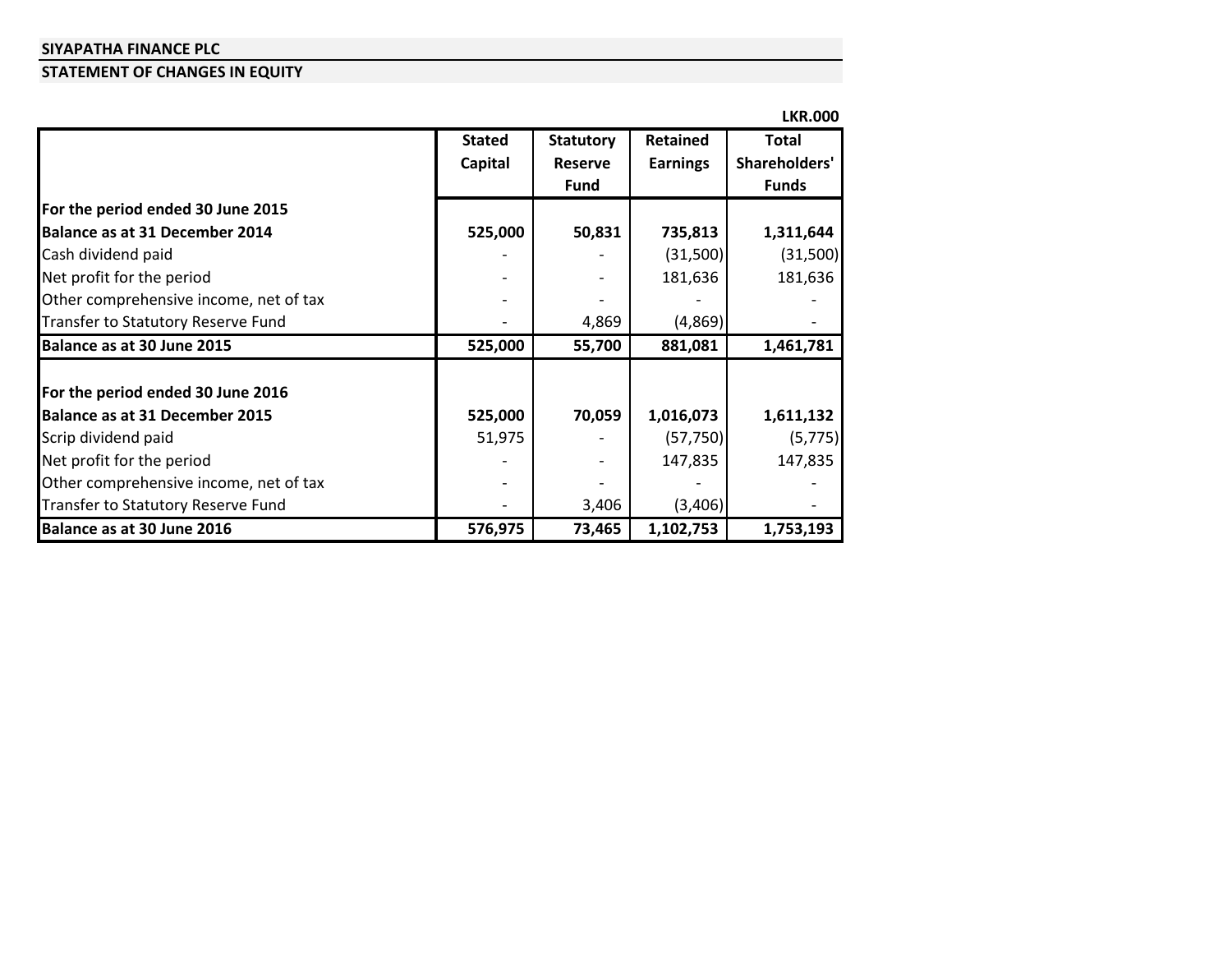#### **STATEMENT OF CASH FLOWS**

| For the period ended 30 June                                           | 2016                     | 2015                       |
|------------------------------------------------------------------------|--------------------------|----------------------------|
|                                                                        | <b>LKR'000</b>           | <b>LKR'000</b>             |
| Cash flow from operating activities                                    |                          |                            |
| <b>Profit before taxation</b>                                          | 226,061                  | 273,505                    |
| Interest expenses                                                      | 662,466                  | 364,066                    |
| Fee and commission expenses                                            | 1,320                    | 3,623                      |
| Provision for impairment                                               | 38,465                   | 27,424                     |
| Provision for /(Reversal of) staff gratuity                            | 5,400                    | 3,200                      |
| Provision for depreciation                                             | 18,141                   | 11,439                     |
| Amortization of software                                               | 3,883                    | 3,337                      |
| (Profit)/Loss on sale of motor vehicle                                 |                          |                            |
| Write off of provisions                                                | (14, 775)                |                            |
|                                                                        | 714,900                  | 413,089                    |
| Operating profit before working capital changes                        | 940,961                  | 686,594                    |
| (Increase)/decrease in Leased receivables                              | (2,364,534)              | (2,855,573)                |
| (Increase)/decrease in Hire purchase receivables                       | 694,606                  | 1,140,980                  |
| (Increase)/decrease in Factoring receivables                           | (318, 276)               | (103, 895)                 |
| (Increase)/decrease in Pawning receivables                             | 14,775                   | (71, 554)                  |
| (Increase)/decrease in Gold loan receivables                           | (347, 905)               |                            |
| (Increase)/decrease in Loan receivables                                | 70,408                   | 107,062                    |
| (Increase)/decrease in Other assets                                    | (13, 181)                | (42, 455)                  |
| Increase/(decrease) in Other payables                                  | 177,915                  | 292,004                    |
|                                                                        | (2,086,192)              | (1,533,430)                |
| Cash generated from operations                                         | (1, 145, 231)            | (846, 836)                 |
|                                                                        |                          |                            |
| Interest paid                                                          | (773, 114)               | (328, 243)                 |
| Gratuity paid                                                          | (3, 238)                 | (334)                      |
| Income tax paid<br>Net cash inflow/(outflow) from operating activities | (61, 117)<br>(1,982,700) | (23, 239)<br>(1, 198, 652) |
|                                                                        |                          |                            |
| Cash flow from investing activities                                    |                          |                            |
| Investments in government treasury bonds                               | (6)                      | (6)                        |
| Purchase of property, plant, equipment & intangible assets             | (253,002)                | (16, 323)                  |
| Proceeds from sale of property, plant & equipment                      |                          |                            |
| Net cash inflow/(outflow) from investing activities                    | (253,008)                | (16, 329)                  |
| Net cash inflow/(outflow) before financing activities                  | (2, 235, 708)            | (1, 214, 981)              |
| Cash flow from financing activities                                    |                          |                            |
| Net proceeds from long term loans/Securitizations                      | (355, 499)               | 2,211,964                  |
| Net proceeds from debentures                                           |                          |                            |
| Net proceeds from short term borrowings                                | 1,299,794                | (1,032,023)                |
| Net proceeds from term deposits                                        | 1,565,182                | 109,591                    |
| Dividend paid                                                          |                          | (31,500)                   |
| Net cash inflow/(outflow) from financing activities                    | 2,509,477                | 1,258,032                  |
| Net increase/(decrease) in cash and cash equivalents                   | 273,768                  | 43,051                     |
| Cash & cash equivalents at the beginning of the period                 | 568,166                  | 494,419                    |
| Cash and cash equivalents at end of the period                         | 841,934                  | 537,469                    |
| Analysis of the cash and cash equivalents at the end of the period     |                          |                            |
| Securities purchased under repurchase agreements                       | 776,971                  | 601,580                    |
| Cash and bank balances                                                 | 180,007                  | 125,039                    |
| Bank overdraft                                                         | (115, 044)               | (189, 150)                 |
|                                                                        | 841,934                  | 537,469                    |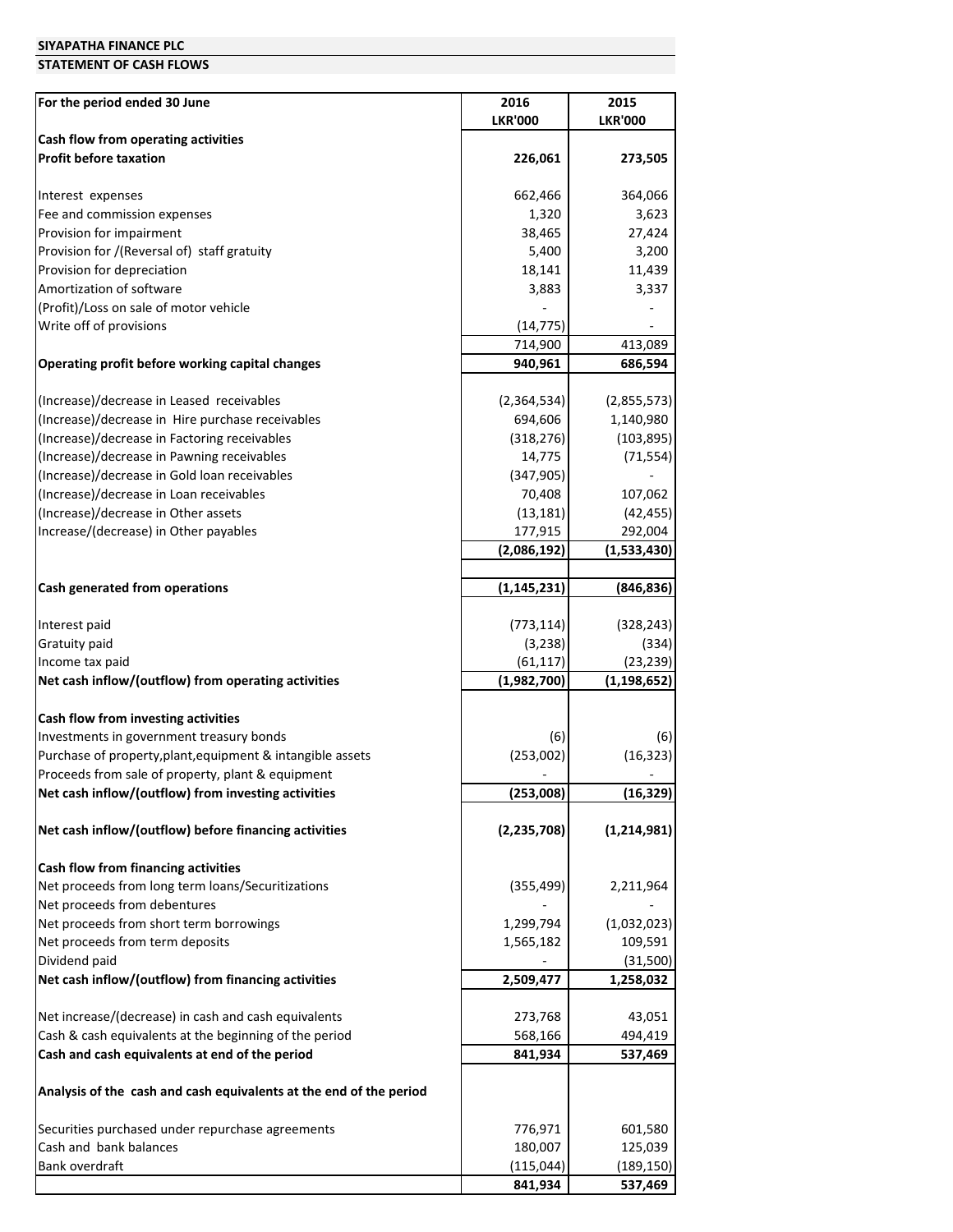## **SELECTED PERFORMANCE INDICATORS**

| <b>Capital Adequacy</b>                                              | As at<br>30.06.2016 | As at<br>31.12.2015 |
|----------------------------------------------------------------------|---------------------|---------------------|
| Core Capital Ratio(Minimum Requirement -5%)                          | 11.00%              | 12.25%              |
|                                                                      | 16.24%              |                     |
| Total Risk Weighted Capital Ratio (Minimum Requirement- 10%)         |                     | 18.34%              |
| Capital Funds to Deposit Liabilities Ratio(Minimum Requirement-10%)* | 91.92%              | 222.78%             |
| <b>Profitability</b>                                                 |                     |                     |
| Return on Average Assets (After Tax)                                 | 1.77%               | 2.87%               |
| Return on Average Shareholders' Funds                                | 17.49%              | 25.91%              |
| <b>Asset Quality (LKR'000)</b>                                       |                     |                     |
| <b>Total Accommodation (Gross)</b>                                   | 16,025,640          | 13,775,020          |
| Non-Performing Accommodation                                         | 517,127             | 304,065             |
| Net Total Accommodation(Net of Allowance for Impairment Losses)      | 15,756,664          | 13,529,244          |
| Liquidity (LKR'000)                                                  |                     |                     |
| Required Minimum Amount of Liquid Assets**                           | 746,812             | 475,478             |
| Required Minimum Amount of Government Securities***                  | 762,830             | 590,992             |
| Available Amount of Liquid Assets                                    | 925,900             | 632,165             |
| <b>Available Amount of Government Securities</b>                     | 768,522             | 593,429             |
|                                                                      |                     |                     |

# **\* Capital Funds to Deposit Liabilities Ratio**

The capital funds to deposit liabilities ratio is computed on the following basis:Capital funds as a percentage of average of month *end deposit liabilities during last three months.*

\*\* |Required minimum amount of liquid assets equals to 10 % of total liabilities less Shareholders' Funds and Secured Borrowings as at *30 June 2016 & 31 December 2015 respectively.*

 $***$   $\vert$  Required minimum amount of government securities equals to 7.5% of the average of month end deposit liabilities and borrowings *of the twelve months of the preceding financial year.*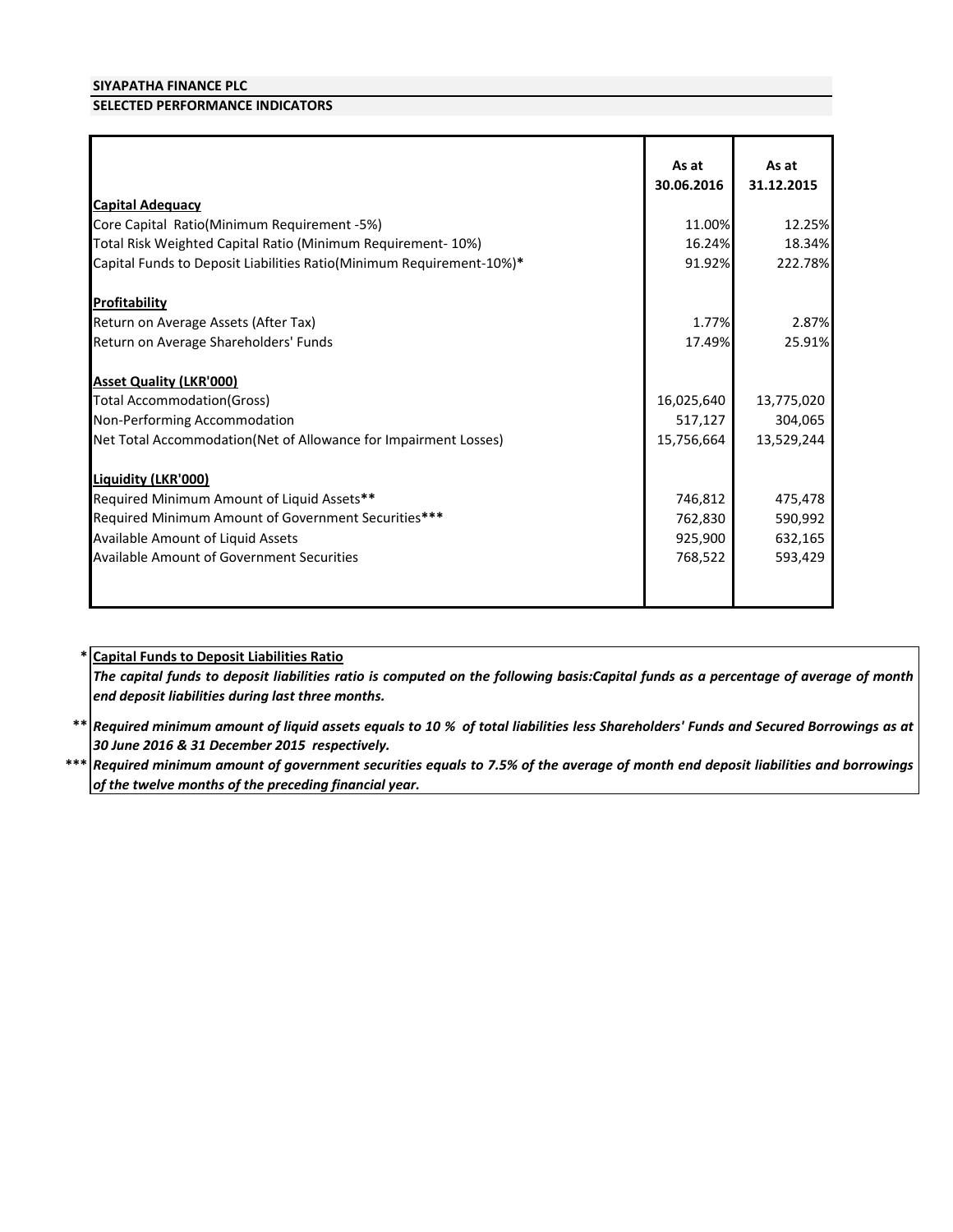# **EXPLANATORY NOTES**

1. The Interim Financial Statements of the Company have been prepared in accordance with Sri Lanka Accounting Standards that came into effect from 01 January 2012.

Further, these Interim Financial Statements have been prepared in compliance with the requirements of Sri Lanka Accounting Standards - LKAS 34 on 'Interim Financial Reporting'.

The accounting policies and methods of computation followed in preparing the above interim financial statements are same as those disclosed in our Audited Financial Statements for the year ended 31 December 2015 and they provide the information as required in terms of Rule 7.4 of the Colombo Stock Exchange.

- 2. There are no material changes during the period in the composition of assets, liabilities, contingent liabilities and use of funds raised through debentures.
- 3. The Interim Financial Statements for the period ended 30 June 2016 are drawn up from unaudited accounts of the Company unless indicated as audited.
- 4. The following comparative information for the year 2015 is re-classified as follows to conform to the current year's presentation of Financial Statements.

|                          | <b>Note</b> | <b>Re-classified</b><br><b>LKR.000</b> | As disclosed in<br>2015<br><b>LKR.000</b> | Adjustment<br><b>LKR.000</b> |
|--------------------------|-------------|----------------------------------------|-------------------------------------------|------------------------------|
| Individual impairment    | 4.1         | 9,752                                  | 33,876                                    | (24, 124)                    |
| Collective impairment    | 4.1         | 17,672                                 | (6, 452)                                  | 24,124                       |
|                          |             |                                        |                                           |                              |
| Other operating expenses | 4.2         | 149,328                                | 147,465                                   | 1,863                        |
| Crop Insurance Levy      | 4.2         |                                        | 1,863                                     | (1,863)                      |

**Statement of Comprehensive Income**

**4.1** Following provision/losses amounting to LKR.24.12 Million which was previously classified under "Individual impairment charges" have been re-classified under "Collective impairment charges".

| • Losses on sale of repossessed vehicles             | LKR.23.52 Million |
|------------------------------------------------------|-------------------|
| • Interest losses incurred at pawning auctions       | LKR. 0.28 Million |
| • Provision for NPA on insurance premium receivables | LKR. 0.32 Million |

- **4.2** Crop Insurance Levy amounting to LKR.1.86 Million has been re-classified under Other Operating Expenses.
- 5. There have been no material events subsequent to the reporting date, which require adjustments to or disclosures in the interim financial statements.
- 6. The dividend of LKR.1.10 per share on 52.5 Million shares was approved at the Annual General Meeting held on 28 June 2016.This was paid in the form of scrip dividend and relevant provisions were made in the financial statements for the period ended 30 June 2016.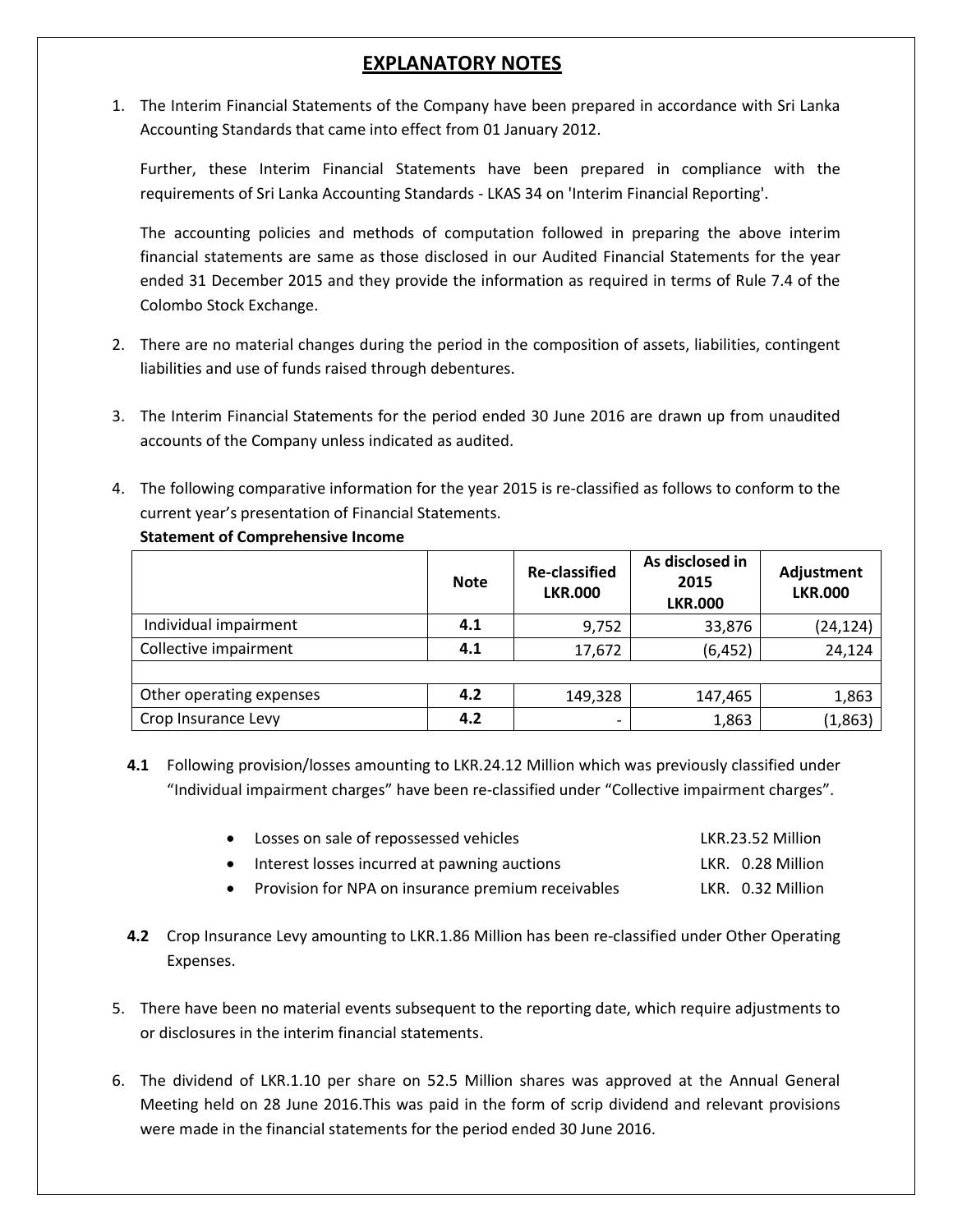- 7. The Company has acquired a plot of land for the proposed Head Office of the Company for a total value of LKR. 195.27 Million with the approval of Board of Directors of the Company.
- 8. Mr.K.M.Saman Priyantha Herath was appointed as the Managing Director of Siyapatha Finance PLC with effect from 05 April 2016.
- 9. Mr.A.Roshan Nanayakkara has resigned from the position of Chief Executive Officer of Siyapatha Finance PLC with effect from 30 April 2016.

# **INFORMATION ON SHARES**

Stated Capital as at 30 June 2016 was represented by the number of shares in issue as given below.

|                        |               | As at 30 June 2016 | As at 30 June 2015 |               |  |
|------------------------|---------------|--------------------|--------------------|---------------|--|
|                        | <b>Number</b> | LKR.               | Number             | LKR.          |  |
| <b>Ordinary Shares</b> | 54,124,726    | 576,975,000/-      | 52,500,000         | 525,000,000/- |  |
| Total                  | 54,124,726    | 576,975,000/-      | 52,500,000         | 525,000,000/- |  |

# **SHAREHOLDER INFORMATION**

### **Shareholders' list as at 30 June 2016**

|       | <b>Name</b>              | <b>No: of Shares</b> | ℅       |
|-------|--------------------------|----------------------|---------|
| (01). | Sampath Bank PLC         | 54,124,719           | 100.00% |
| (02). | Mr. M.A.Abeynaike        | 01                   | 0.00%   |
| (03). | Mr. S.G. Wijesinha       | 01                   | 0.00%   |
| (04). | Dr.H.S.D.Soysa           | 01                   | 0.00%   |
| (05). | Mr. W.M.P.L. De Alwis    | 01                   | 0.00%   |
| (06). | Mr. M.Y.A.Perera         | 01                   | 0.00%   |
| (07). | Mr. Ranjith Samaranayake | 01                   | 0.00%   |
| (08). | Mr.S. Sudarshan          | 01                   | 0.00%   |
|       |                          | 54,124,726           | 100.00% |

### **Public Holdings**

The percentage of ordinary shares held by the public as at 30 June 2016 was 0%.

### **Directors'/ CEO's Holding in Shares as at 30 June 2016**

| <b>Name</b>              | <b>Position</b> | <b>No: of Shares</b> |
|--------------------------|-----------------|----------------------|
| Mr. M.A.Abeynaike        | Director        | 01                   |
| Mr. S.G. Wijesinha       | Director        | 01                   |
| Dr.H.S.D.Soysa           | Director        | 01                   |
| Mr. W.M.P.L. De Alwis    | Director        | 01                   |
| Mr. M.Y.A. Perera        | Director        | 01                   |
| Mr. Ranjith Samaranayake | Director        | በ1                   |